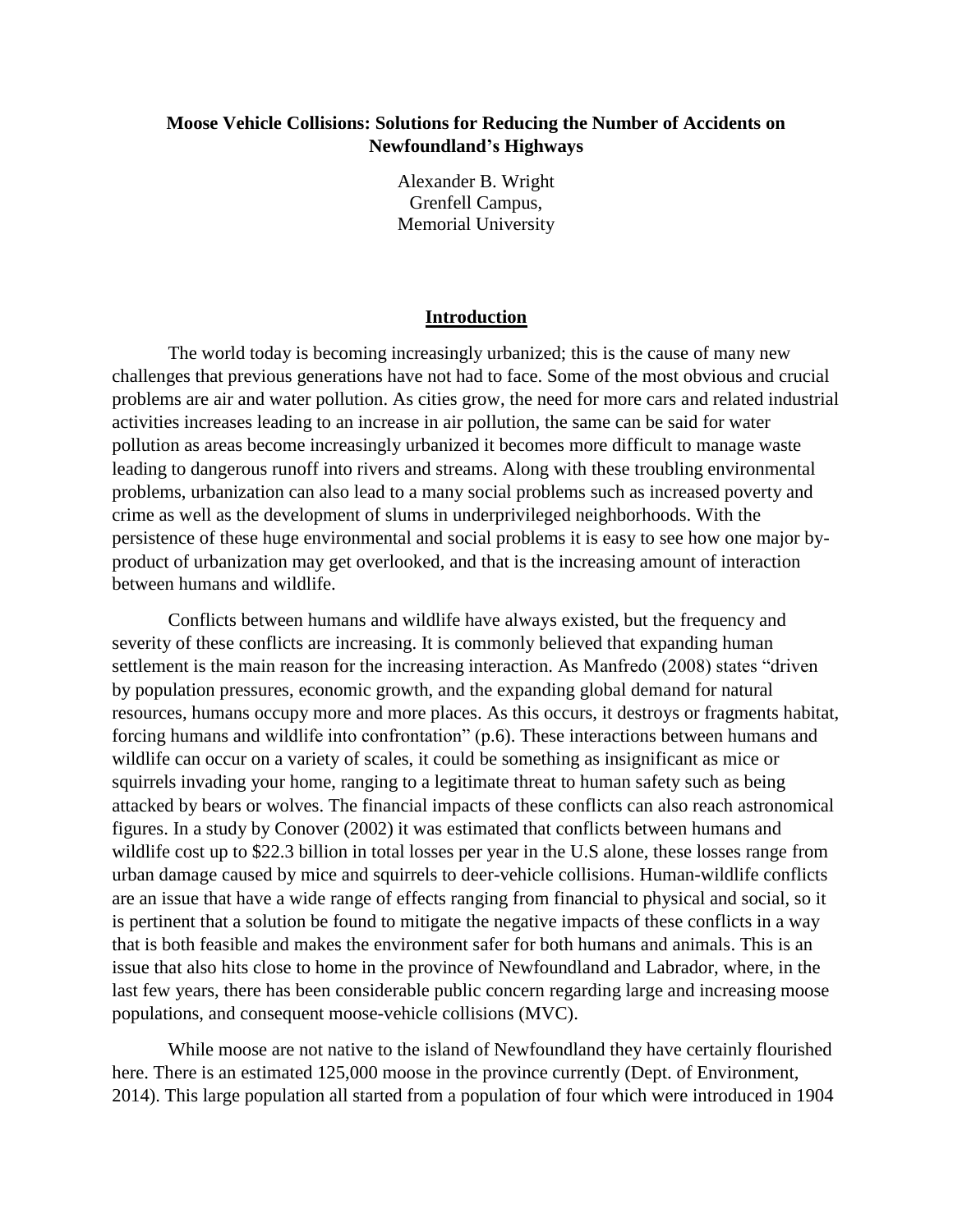from New Brunswick (Mercer & McLaren, 2002). With no natural predators on the island, the population steadily grew to become one of the densest populations of moose in North America (Dept. of Environment, 2014), because of this incredibly dense population is it only natural that human-wildlife conflicts will occur. In Newfoundland these conflicts usually occur in the form of automotive accidents and according to some estimates there are approximately 700 moosevehicle accidents occurring every year. The province has taken some steps to try to reduce the number of moose-vehicle collisions by installing experimental moose detection systems, installing experimental fencing, and by implementing new awareness and ad campaigns. Public frustrations came to a boil in 2011 when a class action lawsuit was filed against the provincial government on the grounds of serious negligence regarding the implementation of appropriate policies to curb the number of moose accidents in the province (CBC News, 2014). While the lawsuit has since been dismissed, it has still brought this issue into the public consciousness as a topic that needs to be discussed and identified as a management priority by the provincial wildlife division. Through this research I will determine what feasible options are available to the province to control the number of moose-vehicle collisions occurring on provincial roadways. By examining what other jurisdictions have done to control vehicle collisions with large animals I hope to gain a clearer understanding of how this form of human-wildlife conflict can be mitigated and controlled.

#### **Methods**

#### Content Analysis

An important part of this study involves a review of current efforts by the provincial government to reduce the number of moose-vehicle collisions. Accessing this information required close reading of relevant plans and press releases issued by the provincial Wildlife Division and the overarching department of Environment and Conservation. These documents were obtained from the provincial news release website and other government websites. Documents were also examined from other jurisdictions that have attempted to address issues relating to large animals on roadways to explore whether alternate solutions could be applicable to Newfoundland. To effectively liberate the required information from these documents the research method of content analysis was used. This systematic method has been defined as a "a phase of information-processing in which communication content is transformed, through objective and systematic application of categorization rules, into data that can be summarized and compared" (Paisley, in press as cited in Holsti, 1969). In this case the categorization rules that will be applied relate to the efficacy of various strategies to reduce large mammal-vehicle collisions and the feasibility of their application in this province.

# Interviews

A second research method which was to be applied in this study was stakeholder interviews. Interviews were to be conducted with both provincial wildlife division staff and representatives of the advocacy group: Save Our People Action Committee (SOPAC). By comparing the information provided by professionals in the field of wildlife management to that provided by public groups it was hypothesized that an interesting contrast of opinion would be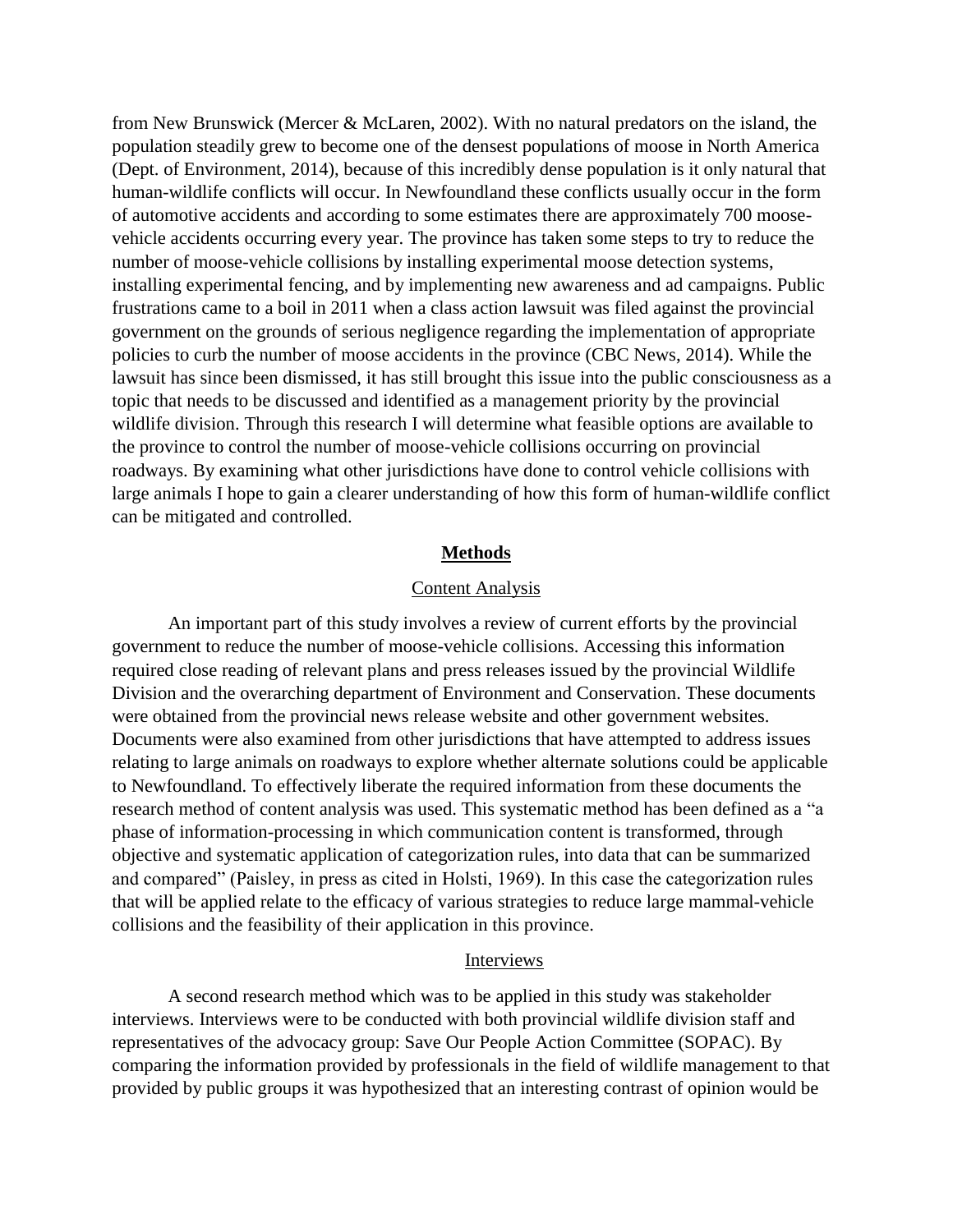revealed, which would further enrich the quality of information provided by this research. Unfortunately, perhaps due to the controversial nature of this topic, no requests for interviews were approved in time for the preparation of this paper. Despite the fact that no data from interviews were available for this report, proposed interview questions are listed below (Table 1) for the benefit of future researchers who may wish to engage in a similar study. Interviewees were to be asked a series of questions regarding moose management in the province.

| Question 1 | What are the most effective ways to reduce the number of moose-vehicle          |
|------------|---------------------------------------------------------------------------------|
|            | collisions in the province?                                                     |
| Question 2 | Which strategy has been the most effective? Why?                                |
| Question 3 | Have the methods being used by the province been effective up to this point?    |
| Question 4 | What are some of the challenges/barriers in implementing more effective ways    |
|            | to reduce the number of moose-vehicle collisions in the province?               |
| Question 5 | In your opinion what are the main benefits and drawbacks of pilot projects like |
|            | the moose detection system and highway fencing?                                 |
| Question 6 | What do you believe the next steps in preventing moose-vehicle collisions in    |
|            | the province should be?                                                         |
|            |                                                                                 |

(Table 1: Proposed Interview Questions)

# **Literature Review**

# Global Environmental Challenges

We live in a world that is becoming increasingly urbanized, with this increased urbanization a number of key environmental issues have been pushed to the forefront of many people's minds. These issues have been summarized into "five key environmental problems" by Miller & Hackett (2011). These general categories are listed as follows: 1. Biodiversity depletion, 2. Air pollution, 3. Water pollution, 4. Waste production, 5. Food supply problems. Miller and Hackett (2011) then go on to list a number of factors that have contributed to these environmental problems such as rapid population growth, unsustainable resource use, not including the environmental costs of economic goods and services in their market price, and trying to manage and simplify nature with too little knowledge about how it works. Each of these issues will now be looked at in more depth, in doing so it will help frame the issue of MVCs in the larger body of Environmental Studies literature.

# Biodiversity Depletion

Biodiversity depletion is a global issue that effects a wide range of species, while it is commonly believed that the loss of rare or endangered species is the most important issue in biodiversity loss it is the loss of common species that can have the most serious effect on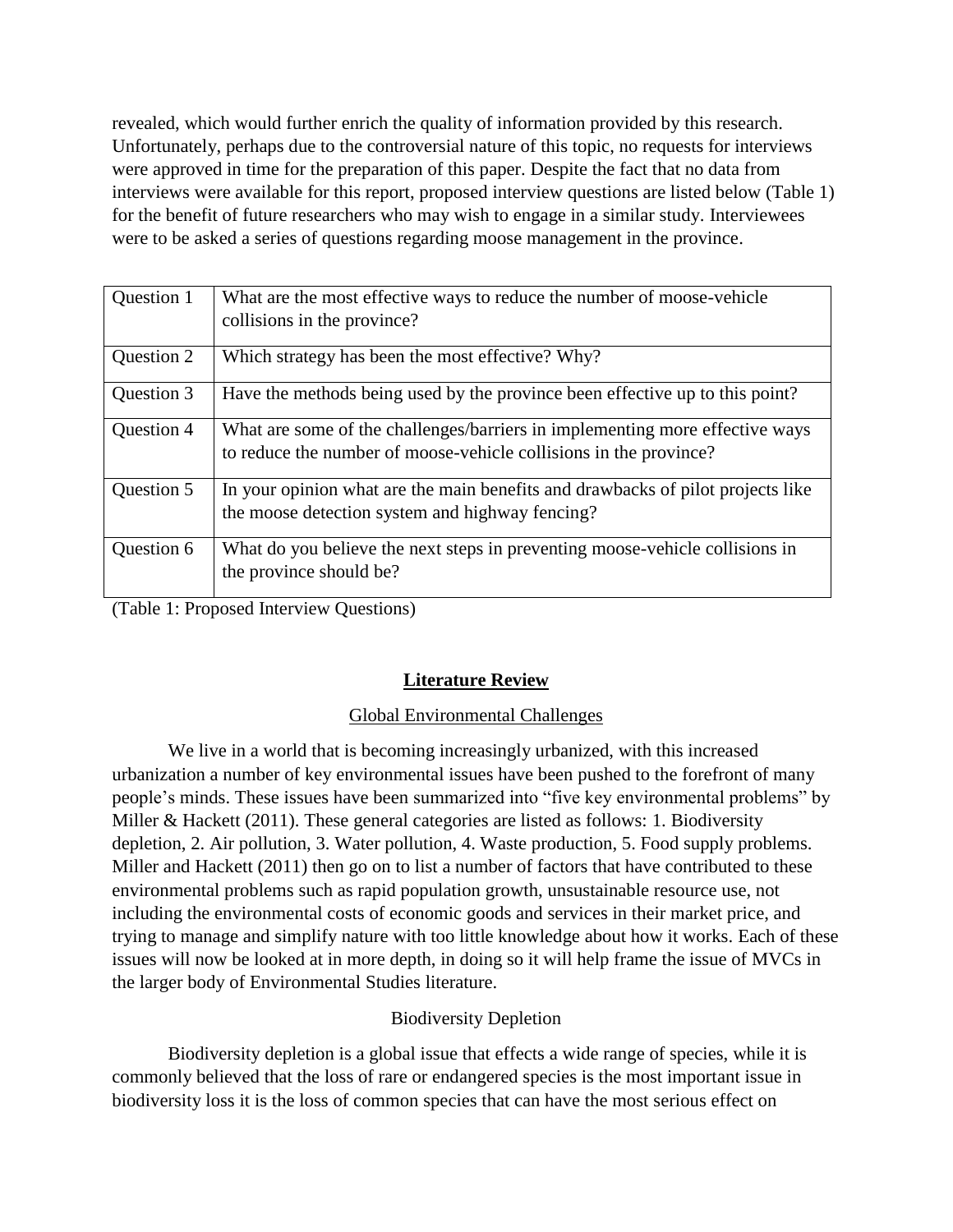ecosystems. In an article by Gaston and Fuller (2008) they discuss the impact that common species can have on their environment "in addition to threatened species, conservation biologists need to pay more attention to the depletion of common species, and in doing so it has several important implications, including the need to identify, monitor and alleviate significant depletion events" (p.14). They then go on to describe two key characteristics that make common species crucial to their environments, the first is "that even relatively small proportional reductions in their abundance can remove a large number of individuals from assemblages and can impact across large geographical areas, because these species are typically also widespread" (Gaston & Fuller, 2008, p.15). The second characteristic is "commonness is itself rare, the few most abundant species usually account for most individuals in an assemblage and often a large proportion of the biomass and function" (Gaston & Fuller, 2008, p.15). Much like environmental issues in general the causes of biodiversity depletion can be summarized into five issues 1. Human population growth, 2. Habitat destruction, 3. Pollution, 4. Growth of agricultural sector, 5. Global warming (Rainforest conservation fund, 2015). It is clear that human population growth is the driving force of biodiversity depletion so it is crucial that a balance is found that allows the human population to grow but also allows the planet's biodiversity to be sustained.

#### Air Pollution / Water Pollution

The relationship between air and water pollution is quite significant, both have become increasingly important issues as the world's population has increased and become more urbanized. The amount of air pollution in an area also effects water quality greatly, this pollution occurs in the form of atmospheric deposition. "Atmospheric deposition comes from emissions of air pollutants from natural and human-made (anthropogenic) sources" (EPA, 2001, p.5). These pollutants can travel great distances and affect waterbodies many kilometers away from the source. The deposition of theses pollutants occur in the following four distinct forms: direct deposition, indirect deposition, wet deposition and dry deposition. While the forms of these pollutants differ, the ultimate effect is the same, water quality is impacted and species are harmed. In a study by Guy Brun et al (2004) which looked at the level of Polycyclic aromatic hydrocarbons (PAHs) (a type of semi volatile organic compounds dispersed through atmospheric deposition), they found that from the years 1980-2001 the observed levels of these pollutions have been decreasing. They attribute this decline to "the implementation of air pollution abatement programs in Canada, the United States, and elsewhere, switching to cleaner sources of energy and improved technology during the past few decades" (Brun et al, 2004, p.1946). While this is a positive sign the overall levels of air and water pollution still have room for improvement, particularly as we as a society become increasingly urbanized and produce more fossil fuels.

## **Urbanization**

Urbanization is one of the most significant drivers of environmental problems today, urbanization has contributed to increased air/water pollution, increased waste production and food supply problems. In a paper by David Satterthwaite (2009) the argument is made which suggests that it is not population growth which drives the growth in greenhouse gasses and climate change "but rather, the growth in consumers and in their levels of consumption" (p.545).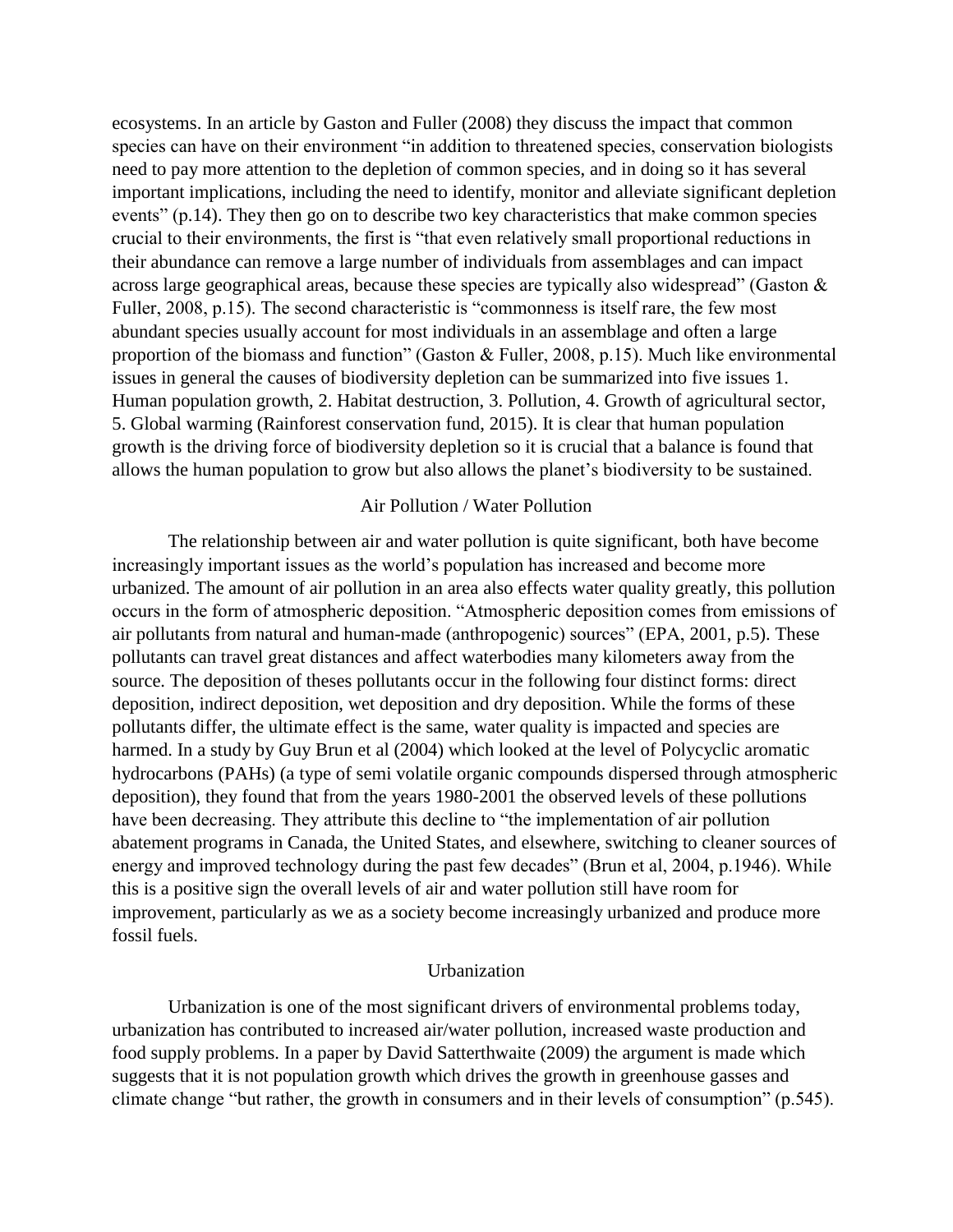This is an interesting argument as it is commonly believed population growth and climate change are closely linked but this study shows that most population growth occurs in low-income areas which contribute little to climate change and GHG emissions. "If most of the growth in the world's population is among low-income households in low-income nations who never "get out of poverty", then there is and will be little connection between population growth and GHG emissions growth" (Satterthwaite, 2009, p.557). This is not to say that urbanization does not affect the environment, in an article by Seto et al (2010) they explain some of the effects that urbanization can have on the environment "urbanization creates the most human-dominated landscapes and drives local and regional environmental changes by transforming land cover, hydrological systems, and biogeochemistry" (p.167). The article then describes the decades-old debate regarding whether urbanization could actually have a positive effect on the environment "High population densities and compact urban design are required to support walkable neighborhoods and mass transit alternatives to the automobile. Compact urban development coupled with high residential and employment densities can reduce energy consumption, vehicle miles traveled, and carbon dioxide (CO2) emissions" (Seto et al, 2010, p.168). The opposite side of this debate is the focus on "the increase in consumption of resources and energy associated with urbanization, irreversible environmental degradation, or even the existence of pollution havens" (Seto et al, 2010). No matter which side of the argument you side with the increase in urbanization occurring around the globe is a key environmental issue that needs to be addressed.

#### Urbanization and Human-Wildlife Conflicts

With all these major environmental issues occurring around the globe it is easy to see how one important by-product of urbanization could be forgotten, and that is the increasing number of human-wildlife conflicts (HWC) occurring around the globe. As the world becomes increasingly urbanized and natural environments are degraded to make way for human infrastructure, wildlife are often forced to come into contact with humans. Consequently, the number of HWCs is increasing. Manfredo (2008) states a number of reasons why this increase is occurring "driven by population pressures, economic growth, and the expanding global demand for natural resources, humans occupy more and more places. As this occurs, it destroys or fragments habitat, forcing humans and wildlife into confrontation" (p.6). When these inevitable conflicts arise the most common human reaction is to kill or extirpate the species deemed to be a nuisance, "wildlife perceived as 'problem animals' are killed both legally and illegally, by private individuals, informally organized communities, bounty hunters, and local and national governments. In developed countries the most common methods are shooting, trapping and poisoning" (Woodroffe et al, 2005). This killing of 'problem animals' can lead to the extinction of an entire species but it is more likely to result in the "massive contractions of their geographic ranges" (Woodroffe et al, 2005), a good example of this is the grey wolf in North America which following efforts to eradicate the species are now confined to only small portions of the continent.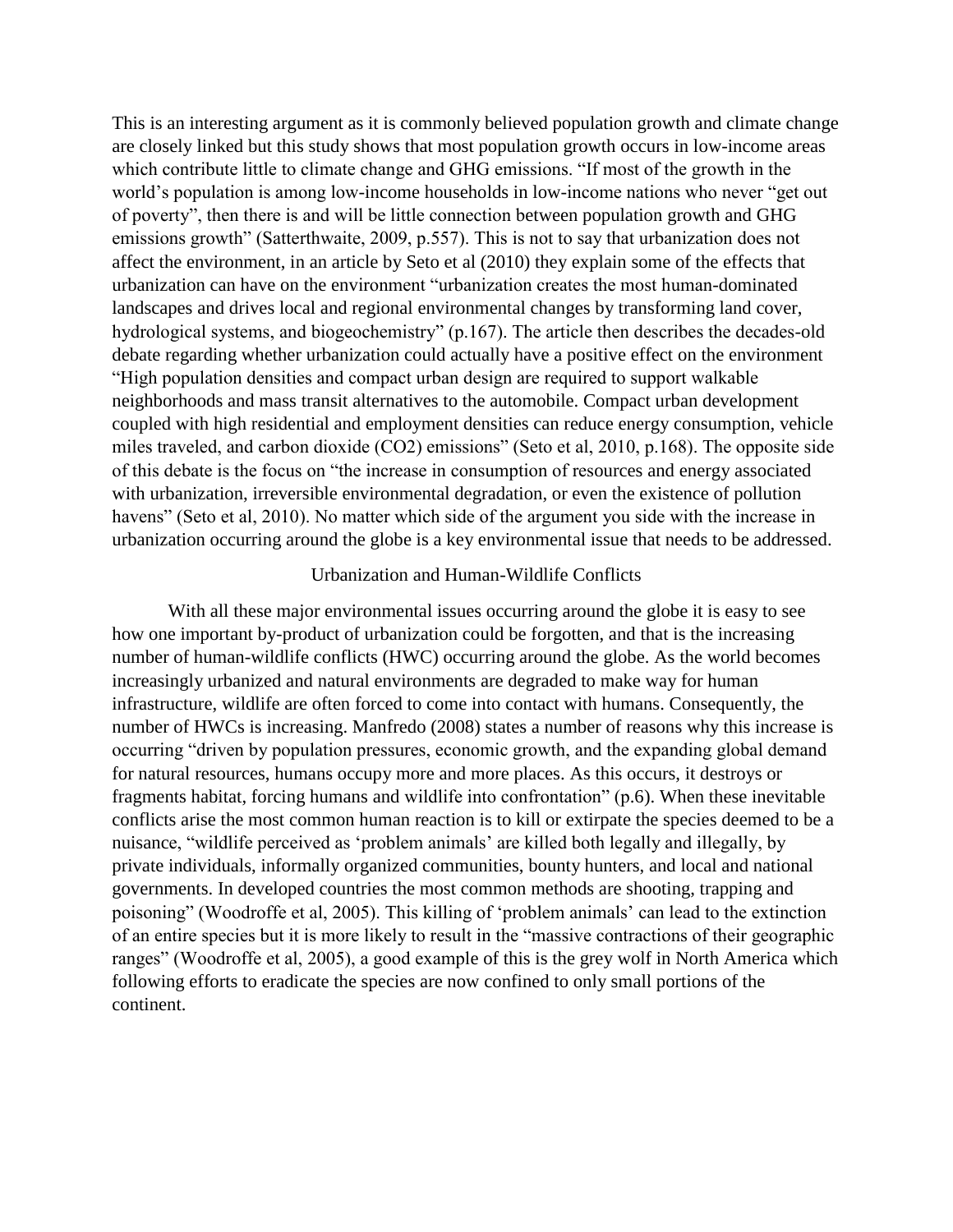### Human-Wildlife Conflicts

Human-wildlife conflicts occur around the globe and can have many different effects on humans in regards to the scale and also the positive and negative impacts these interactions can have on the surrounding environment. The scales that these interactions can occur on range from something as benign as a bird eating seed on your front lawn to a genuine threat to human safety such as being attacked by bears or wolves. "From the human perspective, our interactions with wildlife are often positive – we gain material benefit from harvesting species for food or other animal products. In other situations, however, human interactions with wildlife are negative" (Woodroffe, et al, 2005, p.13). The negative interactions with wildlife range from obvious conflicts such as property destruction and attacks causing death, to less obvious conflicts such as the transmission of diseases from wildlife to humans and livestock.

## Reasons for Increasing Human Wildlife Conflicts

Human-wildlife conflicts have been increasing in number (Manfredo, 2008). One theory about why the numbers have been increasing is that with the increase in wildlife protection, populations have been increasing resulting in more conflicts "because of these restrictions, many contemporary rural and urban environments are inhabited by much larger wildlife populations than were present a century ago" (Messmer, 2000, p.98). Some of the official statistics that show an increase in HWCs is presented in the form of scientific survey data (Messmer, 2000, p.99). An example of this data is found in a survey of US agricultural producers which shows that "over 89% of the respondents experienced problems with wildlife. Most (80%) experienced wildlife damage annually with 54% reporting losses from wildlife in excess of \$500. Over 40% of all agricultural producers reported that wildlife damage was so severe on their farms or ranches that they would oppose the creation of a wildlife sanctuary nearby; 26% said damages reduced their willingness to provide wildlife habitat on their property" (Conover et al, 1995, p.409). This data shows that HWCs have been on the rise even though these agricultural producers have taken precautions to protect themselves from the effects of wildlife. For instance studies have shown "a mean annual expenditure of over 40 h and \$1000 per farmer to solve or prevent wildlife damage" (Conover et al, 1995, p.410). Another important aspect of understanding why HWCs are increasing is to understand the role that humans play in these conflicts, "Many human–wildlife conflicts stem from differences in objectives between various stakeholder groups, especially where the wildlife in question is a resource that can be exploited for economic or cultural benefit, or where the conservation of wildlife is at odds with human population growth or development pressure" (White & Ward, 2010, p.623).

Human Dimensions of Wildlife Management and Human Wildlife Conflicts

"Human attitudes and values about wildlife vary both among and within different sectors of the society" (Messmer, 2000, p.99). This may seem like an obvious statement as people's attitudes about any subject vary within and among different sectors, but it can often be overlooked and is one of the key aspects of implementing strong wildlife management policies in a jurisdiction. In order to understand human responses to HWCs, Manfredo et al (2009) point to a number of well-established features of human dimensions theory, 1) wildlife values are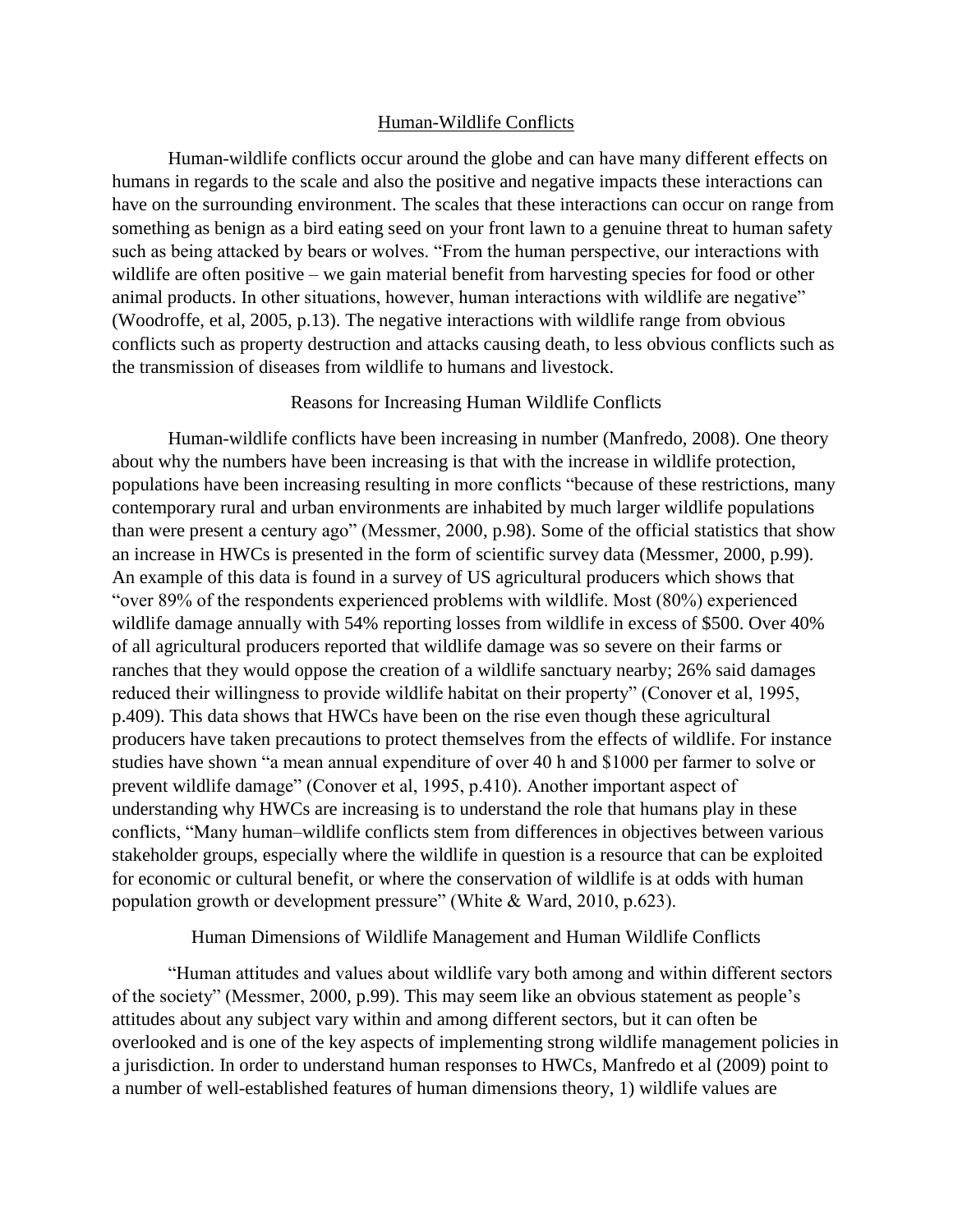believed to take shape early in life and change slowly, meaning recent experiences rarely change basic values or beliefs, 2) a complex mix of individual, social, and environmental factors correlate with perceptions of environmental hazards and their management and 3) perceptions and attitudes are influenced by testimonials and entertaining stories that may reflect extreme events and imagination, long memories and a history of human-animal interactions, or experiences from a broad region (p.216). Given this information, it appears that including public opinion into a wildlife management situation would be a very difficult proposition, but Manfredo et al (2009) suggest that rather than assuming that all people are irrational when it comes to wildlife or are controlled entirely by social tradition and symbolism, researchers should assume a multivariate role of intrinsic (individual experience) and extrinsic (economic, social, and cultural) factors in shaping perceptions and attitudes (pg.217). This is important because it helps to ensure that wildlife management policies put in place are better suited to both the human and natural environment.

## How to Decrease the Impact of Human Wildlife Conflicts

Knowing all the impacts and implications that HWCs can have on human and wildlife populations it is quite obvious that a solution to these problems is needed. Perhaps the most obvious way to reduce HWCs is to build a fence or a barrier between wildlife and whatever human infrastructure is deemed important (e.g: a farmer's field or a roadway). In a study done by Clevenger et al (2001), to determine the effectiveness of wildlife fencing in Banff National Park, they found that after wildlife fence installation, the number of wildlife-vehicle collisions (WVC) decreased by as much as 80% in some areas even despite annual increases in traffic volume (p.151). While wildlife fencing has become a proven method of decreasing wildlife-vehicle collisions, the cost of implementing it can be a major deterrent in many wildlife management situations. When comparing the cost-benefit analysis of various mitigation measures to reduce WVCs it was found that "Wildlife fencing in combination with underpasses and jump-outs, or a combination of under- and overpasses and jump-outs, have thresholds low enough to be met at many road sections that have a concentration of collisions with large ungulates" (Huijser et al, 2009). This study by Huijser and colleagues has shown that wildlife fencing can be a feasible option for many roadways across Canada and the U.S, but they also stress the importance of including safe ways for wildlife to cross roadways such as overpasses and underpasses. Another less direct way to decrease HWCs is to increase stakeholder participation in managing these conflicts. By increasing stakeholder participation it provides stakeholders with an increased opportunity to become more knowledgeable about management options and participate in the decision making process. Increased participation will ultimately result in more public ownership in the outcome (Messmer, 2000). By including stakeholders in the decision making process it brings increased awareness to the management issues in question and it gives the public a stronger voice in the management process.

# Large Mammal Vehicle Collisions

One of the most significant forms of human-wildlife conflict that can occur is large mammal vehicle collisions. In North America these collisions occur most often with elk, deer, moose and bison. A collision with an animal of this size will undoubtedly result in vehicle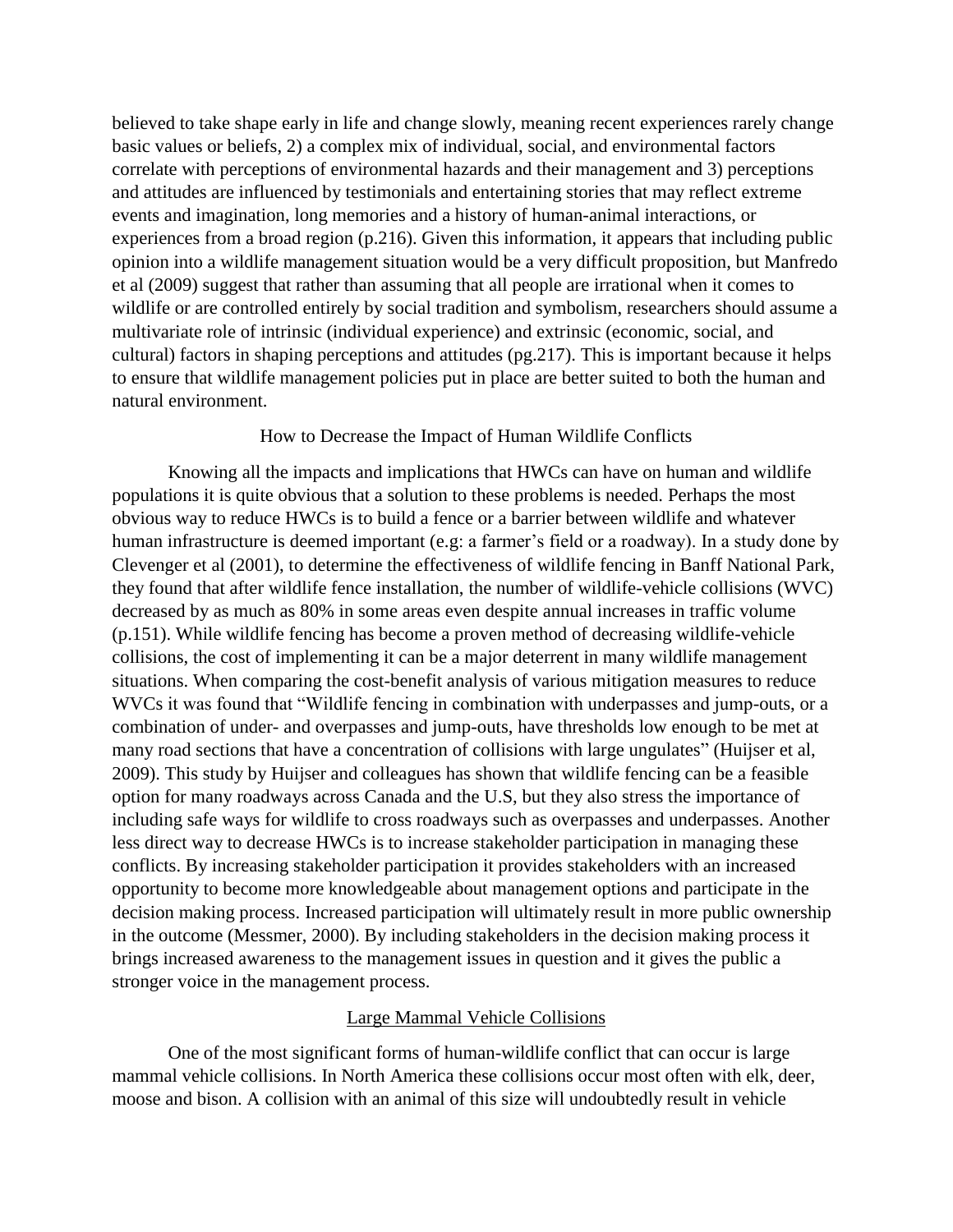damage and possible injury or death to the human occupants of the vehicle. As an example of the impact that a collision with one of these large mammals can have it would be useful to examine the dollar value associated with a collision. In a study by Huiliser et al (2009) the economic impact of such a collision ranges from \$6,617 for deer and up to \$30,760 for moose. These estimates included a wide range of factors such as vehicle repair, human injuries and fatalities, and the loss in hunting value of the animal. By using these dollar values as a guide they can be an important measurement tool in determining just how significant a collision with one of these large mammals can be.

# Impact of Large Mammal Vehicle Collisions

While the monetary impact of large mammal vehicle collisions is certainly one of the most significant and obvious by-products of WVCs there are also other less obvious impacts which are just as significant. An example of this is the ecological effect that these collisions have on the biotic components of an ecosystem. "In the United States, roadkill has surpassed hunting in its effect on vertebrate mortality" (Foreman & Alexander, 1998, p.207). Despite significant road kill losses for some species, others are impacted very little. An example of the latter case would be moose in Newfoundland and Labrador, Canada. While there are approximately 600- 800 MVCs occurring per year there appears to be no real effects on the size of the moose population in the long run, this likely due to the high population of animals already located on the island which is an estimated 125,000 (Dept. of Environment, 2014). On the other hand an example of a species that has been significantly affected by vehicle collisions is provided in an article by Coffin (2007) "the Florida panther, which had an annual roadkill mortality rate of 10% of its population before 1991".

There are a number of reasons why roads have such a huge impact on wildlife populations, Harris and Scheck (1991) some of these impacts are; migration routes and other territories important to the species are bisected by roads; also an increase in WVCs are likely as wildlife move along open road corridors, and the roadside environment is also attractive to some species and serves as an "ecological trap" or habitat for some species. Through these observations it could be determined that the root cause of most large mammal vehicle collisions is "that animals are killed by vehicles are driven mostly by the spatial arrangement of resources. Animals die when they are struck while trying to reach resources (food, water, den sites, etc.)" (Coffin, 2007, p.399). This loss of wildlife also occurs because of the placement of human transportation corridors, "these corridors tend to be routed through lowlands that follow the natural contours of the land and often bisect or parallel prime habitat and natural routes traditionally used by ungulates and other wildlife for travel and migration" (Thomas, 1995, p.). This is an important impact of WVCs that often gets forgotten about as the focus is usually on the human/financial cost side of the collision.

## How Other Jurisdictions Have Dealt With WVCs

Due to the severe impacts that WVCs can have on both human and wildlife populations many jurisdictions around the globe have sought ways to mitigate these effects. Among the most common methods used throughout the world are wildlife fencing and crossings, seasonal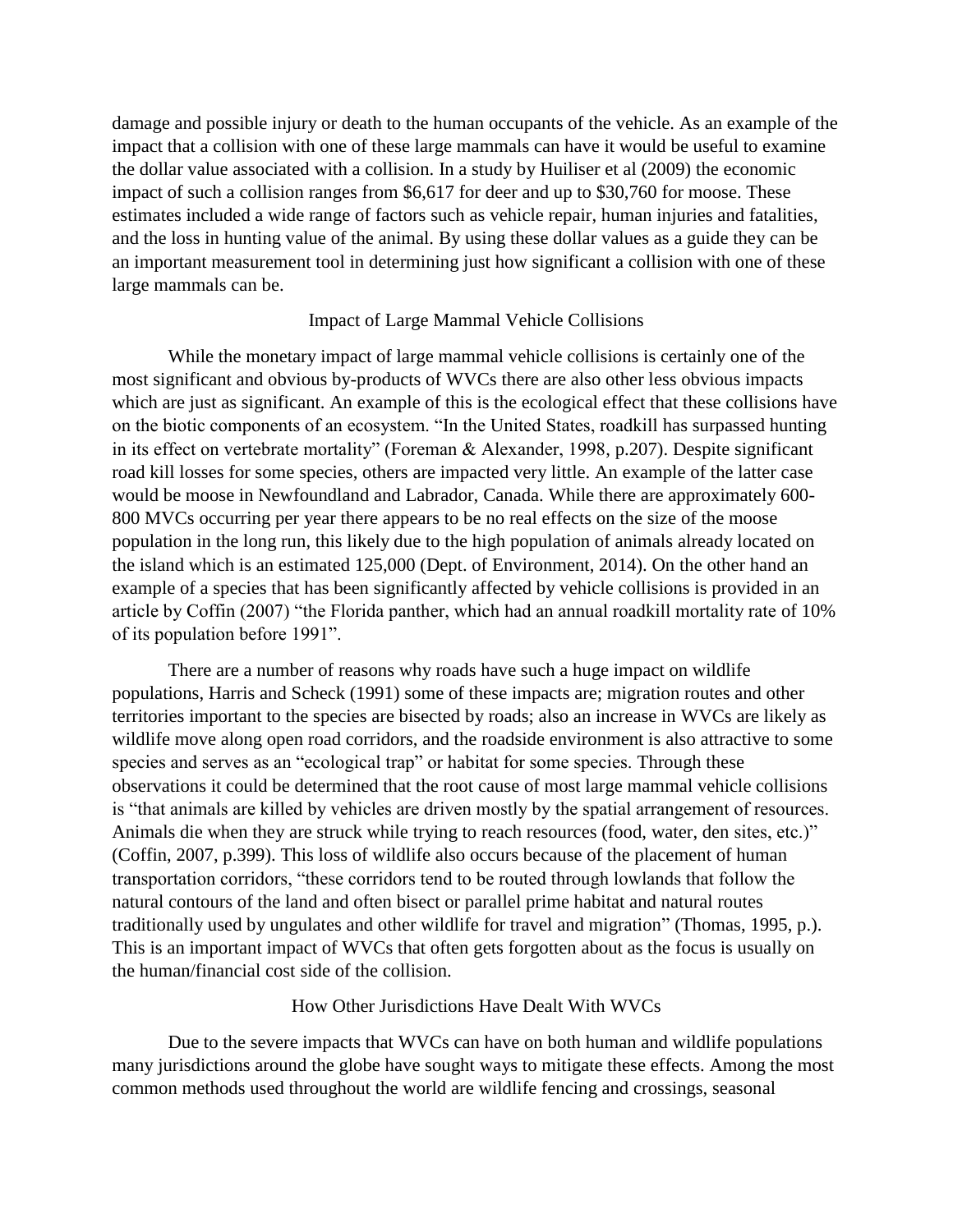signage, vegetation removal and population culling. While all these methods have been determined to have varying degrees of effectiveness they have all been used to some degree to deter wildlife from entering roadways.

An example of effective use of wildlife crossings in use here in Canada is in Banff National Park, "with 24 crossings in place and eight more planned. These crossings include overpasses, underpasses, and culverts for species ranging from small mammals to grizzly bear and elk" (Clevenger & Waltho, 2000, p.49). These wildlife crossings when used in conjunction with wildlife fencing can greatly diminish the amount of WVCs occurring on roadways, and even help save a species that has been adversely affected by roadways. An example of this would be the Florida panther; in 2010 the species was facing near extinction but with the installation of wildlife crossings and fencing it has started to show signs of recovery (Christy, 2014). In order for wildlife crossings to achieve their full potential to effectively reduce the number of WVCs, most jurisdictions use them in conjunction with wildlife fencing. Wildlife fencing has been proven to be the most effective way to deal with WVCs, in a study by Clevenger et al (2001) they discovered that after the installation of wildlife fencing in Banff National Park "the number of WVCs declined despite annual increases in traffic volumes". In this same study it was also determined that by using the combination of wildlife fencing and crossing structures "there has been 80% fewer accidents involving wildlife, which may be attributed to mitigation fencing and crossing structures" (Clevenger et al, 2001, p.649). An example of a jurisdiction in Atlantic Canada that has excelled in the area of WVC management is New Brunswick, in 2010 they surpassed their 2006 goal of having 300 km of wildlife fencing installed in the province (Prov of New Brunswick, 2010). This has set the bar high for other provinces in Canada. Jurisdictions such as Newfoundland, Manitoba and Nova Scotia have been in contact with the provincial government of New Brunswick to and gain insight on WVC mitigation strategies (Prov of New Brunswick, 2010).

While wildlife fencing has been proven to be one of the most effective and feasible ways to prevent WVCs there are other methods that have been experimented with as well. One of these methods is wildlife detection systems. "Animal detection systems use sensors to detect large animals as they approach the road. The two most common technologies for detecting animals in the roadway environment are area coverage sensors and break-the-beam sensors" (Gray, 2009, para.8). In most cases these detection systems have been used in conjunction with wildlife fencing as a substitute for typical wildlife crossing structures such as an overpass or underpass. Wildlife detection systems are most effective when used as part of a larger WVC management system. There are very few examples where detection systems alone significantly reduced WVCs on a roadway. Detection systems have been used effectively throughout the world as part of the wildlife management process, from Arizona to the Netherlands and have been experimented with here in Newfoundland. Some of the pros and cons associated with this system are "these systems are less restrictive to wildlife movement than fencing, and they allow animals to use existing paths to the road or to change them over time" (Gray, 2009, para.20), also "Unlike wildlife crossing structures, which usually are limited in number and rarely wider than 164 feet (50 meters), animal detection systems have the potential to permit safer crossing opportunities for large wildlife anywhere along the outfitted roadway" (Gray, 2009, para.20).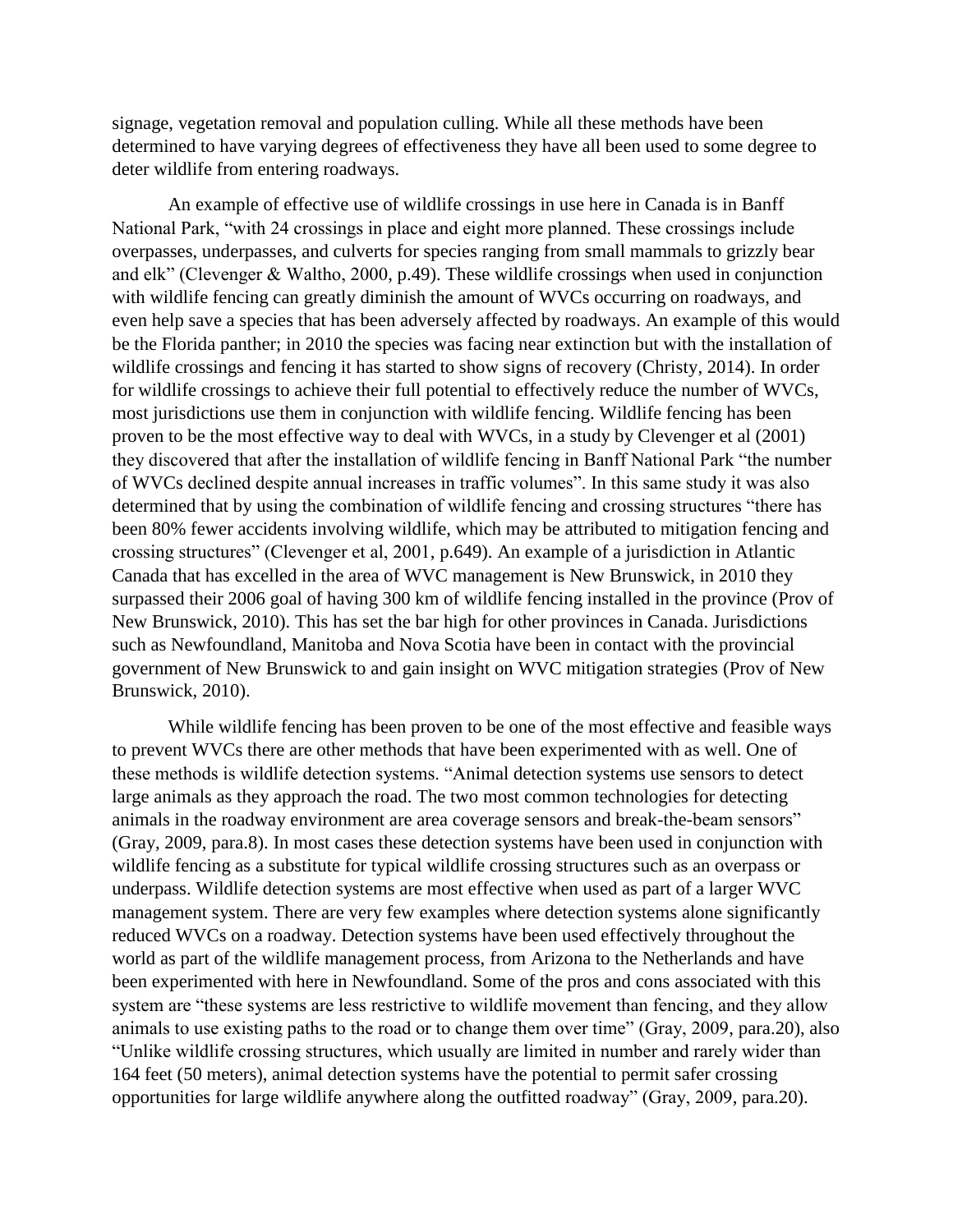Some of the downfalls of wildlife detection systems are that it relies on sophisticated technology, which, when placed in harsh environments, requires a lot of maintenance and upkeep. This is an obvious disadvantage when compared to underpasses and overpasses which often require very little maintenance over their lifecycle. An important aspect of these detections systems is that they are largely dependent on the type of environment they are placed in "environmental conditions and the size of the species can influence the reliability of animal detection systems. Road managers should consider the site carefully and the size of the target species before selecting a system" (Gray, 2009, para.23).

Another slightly more controversial method of reducing WVCs would be wildlife population culling, this involves the hunting of individuals of the target species to reduce population sizes and, consequently, the number of WVCs. Culling has been used extensively in Iowa City, Iowa to control the number of deer collisions in the area. In a study by DeNicola and Williams (2008) they evaluated the effectiveness of a sharpshooting program designed to decrease the deer population and thus the number of deer vehicle collisions (DVC's). The results of the study showed that after 49 days over the 3 year period of sharpshooting at the Iowa City site, 950 deer were removed, with a culling rate of 19.3 deer per day" (DeNicola & Williams, 2008), this reduction in the population resulted in a decrease in deer numbers and the annual number of DVCs from 49% to 78% in the study sites (DeNicola & Williams, 2008). This drastic decrease in DVC's is likely attributed to the large segment of the deer population which was culled, for example in Iowa City the deer population density was reduced by 76%. While it may seem drastic to decrease a species population in an area by as much as 76%, it is a proven method to decrease the number of WVCs occurring on roadways.

# Moose Vehicle Collisions in Newfoundland

The most significant HWCs in Newfoundland occur in the form of moose vehicle collisions. These collisions occur approximately 600-800 times per year (Clevenger, 2011), resulting in 2 deaths per year on average. In order to get a better sense of the impact that MVC's have on Newfoundland highways it would be useful to look at the economic valuation of a MVC. In a study by Huijser et al (2009) it was estimated that the average cost of a moose vehicle collision is \$30,760 (in 2007 US\$), using these figures as a guide Newfoundland experiences approximately \$19,000,000 to \$25,000,000 in total losses per year as a result of MVCs. Based on these dollar values alone MVCs are a significant problem in the province and it would be worthwhile to explore possible mitigation measures to decrease the number of collisions occurring on a yearly basis.

## Background Information on Moose in Newfoundland

Moose are not native to the island of Newfoundland, but they have certainly flourished here resulting in an estimated population of 125,000 on the island toady (Dept. of Environment, 2014). Moose were first introduced into Newfoundland in 1878 when a male and female from Nova Scotia where released into the wild (Pimlott, 1953). After this first attempt was deemed unsuccessful a second attempt was made in 1904 when a second group of four was introduced from New Brunswick, two male and two female (Mercer & McLaren, 2002). Since the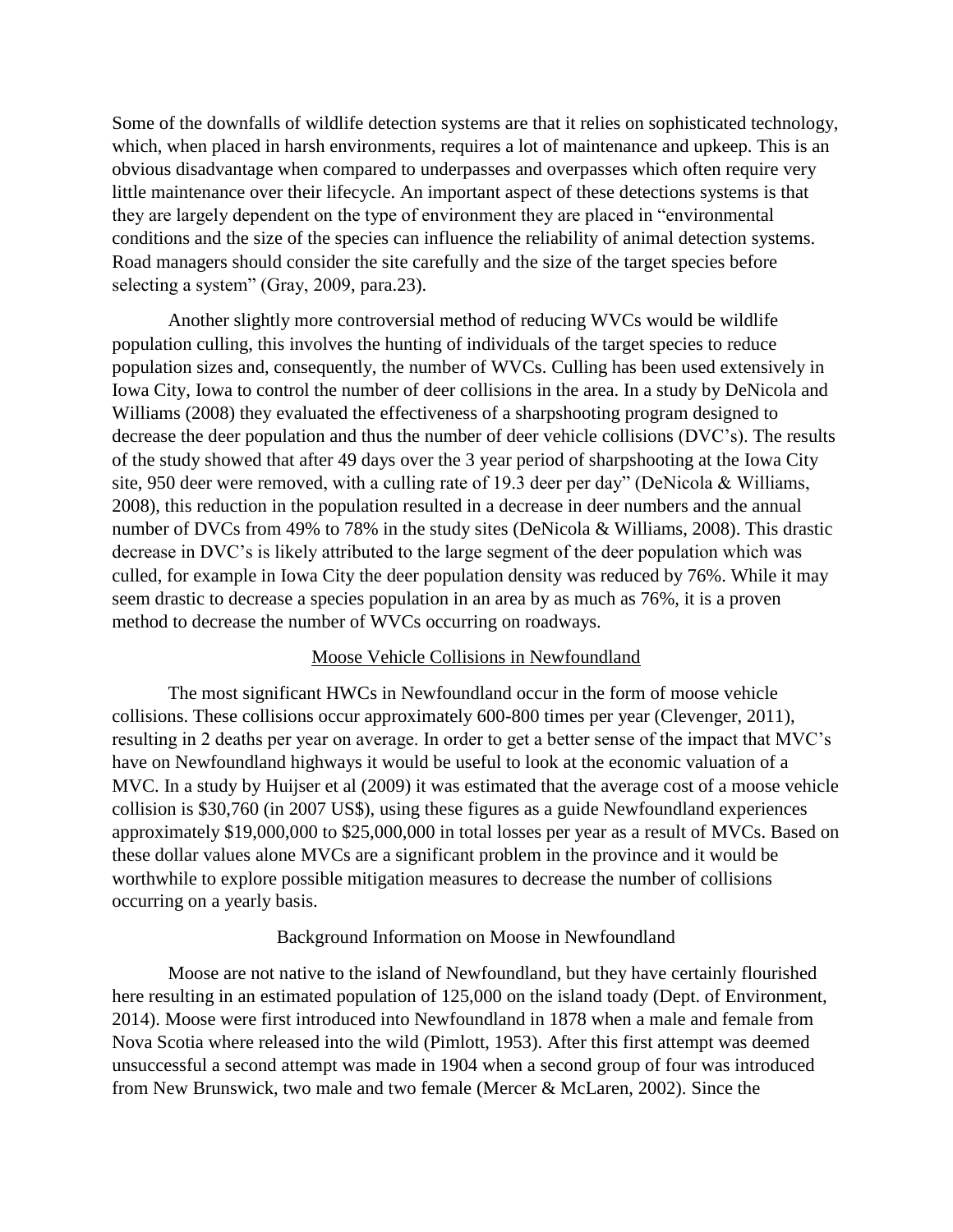extirpation of the grey wolf in 1932 the only natural predator of moose in Insular Newfoundland has been the black bear (Pimlott, 1959). Due to the lack of natural predators and favorable foraging conditions on the island, the Newfoundland moose population eventually increased to be one of the highest in North America.

The person who is most often credited with the idea of introducing moose to Newfoundland is "Captain Richard Lewis Dashwood, a British Military officer and avid fisherman and hunter" (Dohey, 2013).The original purpose of introducing moose to Newfoundland was to stimulate the economy by attracting big game hunters from outside of the province. After all these years it appears as if this purpose has been achieved, the moose hunt has become a multi-million dollar business in the province as hunters have some of the highest success rates in the world (Newfoundland and Labrador tourism, 2015). The one major side effect of introducing moose to Newfoundland that was not accounted for was the potential conflicts that may occur between humans and this newly introduced species, which currently occur most often in the form of MVCs.

### Steps the Province has taken to Decrease MVCs

In order to counteract the number of MVCs in the province, provincial government has implemented policies and programs to reduce MVCs and improve driver safety. Perhaps the most well-known example of this is the two animal detection systems that have been installed near St. Johns and Grand Falls-Windsor. These two systems were installed in 2011 as part of a \$5 million pilot project that also included the installation moose fencing along the Trans-Canada Highway (Kohler, 2011). The 13.5 km of wildlife fencing is located along the Trans-Canada Highway (TCH) from west of Gallants Road (Route 402) junction to east of Barachois Pond Provincial Park (Dept of transportation and works, 2011). The two detection systems were discontinued in 2014 and have been deemed ineffective for Newfoundland, this has happened amid much public frustration regarding the project as there are claims that the system near St. Johns was out of order for nearly half of the projects lifecycle (CBC News, 2014). Prior to these projects the provinces main objectives for reducing MVCs included "(1) increasing public awareness and targeted prevention strategies such as driver education; (2) enhanced highway signage; and (3) clearing of roadside brush" (Clevenger, 2011, p. 2).

In addition to these methods the regulated provincial moose hunt also acts as a way to reduce MVCs, in 2012-13 the overall moose harvest quota was 32,810 (Environment & Conservation, 2012). Most of the initiatives that are listed above have been carried out in the last four year and the provincial government has devoted considerable time and effort into reducing MVCs as of late. This increase in effort could be due to the public criticism that not enough was being done to make Newfoundland highways safer. This public frustration reached its highest point in 2011, when a class action lawsuit was launched against the provincial government claiming that the provincial government was at fault for not taking steps to reduce MVCs on provincial roadways (CBC News, 2014). While the lawsuit was dismissed in 2014 it has helped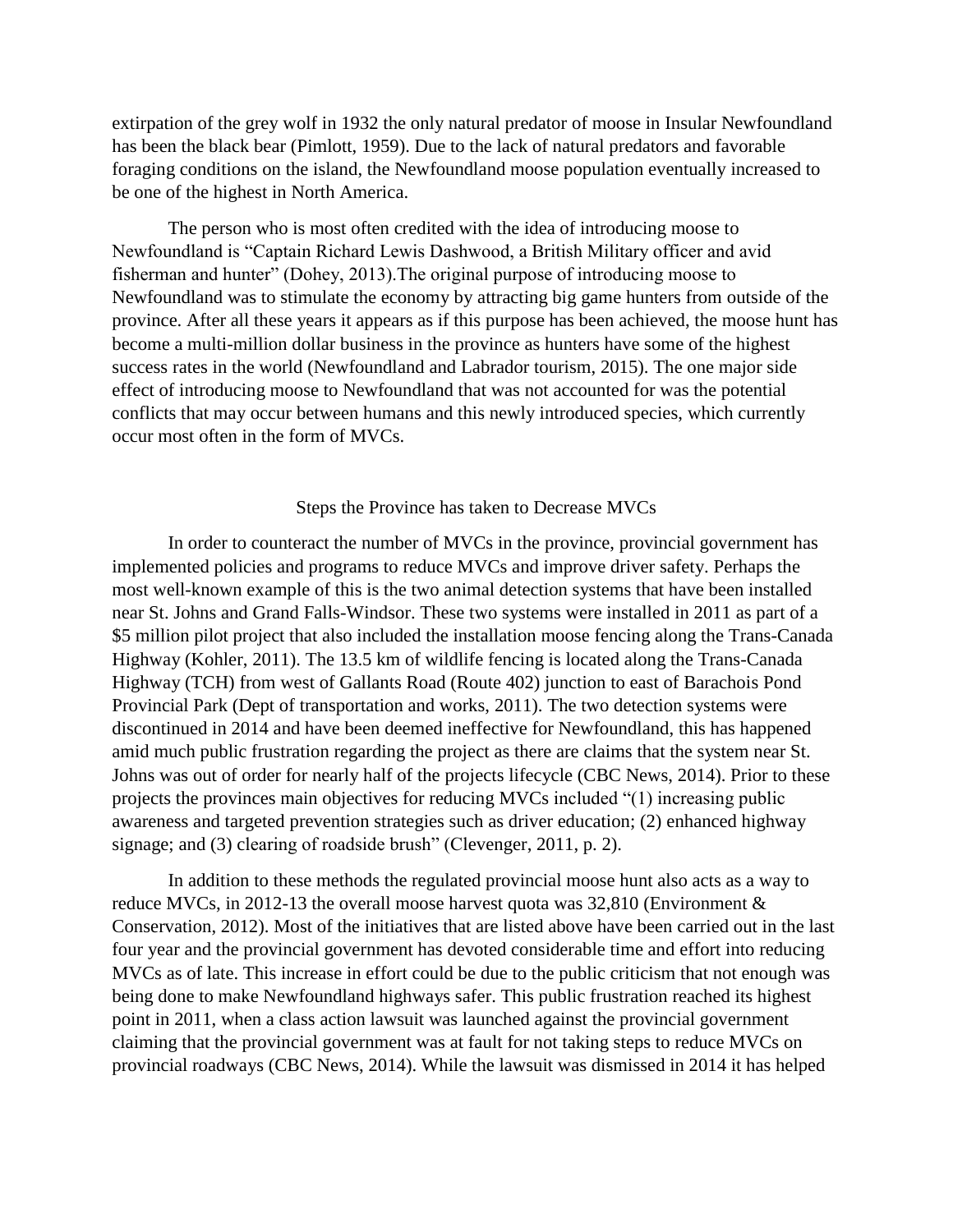to bring the issue of MVCs into the public conscious, and has served notice to the provincial government that more work needs to be done to reduce MVCs on Newfoundland roadways.

#### **Results**

One of the goals of this research was to seek out how different stakeholder groups perceive the effectiveness of current efforts to reduce the number of moose-vehicle collisions in the province. The main source of information that was to be used to answer this research question was personal interviews with the Provincial wildlife division and the Save Our People Action Committee (SOPAC). Unfortunately these interviews were unable to be conducted, likely due to the political sensitivity surrounding the topic and the time constraints of the research. As a result of this, the current research relies solely on the in-depth content analysis of plans and press releases issued by the provincial government as well as studies and research done in other jurisdictions.

After conducting this content analysis it appears that the majority of the public perceive that not enough is being done to reduce the number of MVCS in the province. Evidence of this can be found in the class action lawsuit that was proposed in 2011 which shone a spotlight on the province's MVC management practices. Also the pilot project of the two moose detection systems was seen as a failure and a poor investment by the majority of the public, this was largely a result of reports that the systems was in constant state of repair (CBC News, 2013). It is unclear how the provincial government feels about the final result of the detection system pilot project, but it is likely that it may not have garnered the results they expected. It should however, be seen as a step in the right direction towards taking a more proactive approach to decreasing WVCs in the province.

The second major goal of this research was to seek out what methods other jurisdictions are using to decrease the number of WVCs on their roadways, and to determine if any of these methods could apply or be appropriate for use in Newfoundland. In order to determine this it would be useful to compare the cost-benefit that each of these methods provide. To help answer this question, information was taken from an article by Huijser et al (2009) which compared the cost and potential benefit that various WVC prevention methods. In this study it was determined that wildlife fencing has the highest threshold value. This means that "If a road section has costs or wildlife–vehicle collision numbers that exceed these threshold values, then the benefits of that mitigation measure exceed the costs over a 75-year time period" (Huijser et al, 2009, p.13). This threshold value represents the breakeven point at which a mitigation measure cost is equal to its benefits, in the Huijser et al (2009) study, the example of a roadway that averages 4.4 deervehicle collisions per kilometer was given, because the breakeven point for wildlife fencing with underpasses and overpasses is listed at 4.3, than these mitigation measures would be economically feasible. If this data for Moose vehicle collision per kilometer was available for sections of Newfoundland highways it would be possible to determine which stretches of highway are most at risk and also what mitigation measures would be most economically feasible. Wildlife fencing when combined with crossings are a proven method of reducing WVCs, with some studies showing as high as an 86% reduction in collisions after installation (Huijser et al, 2009). Approximately \$20,000,000 in total losses occur each year in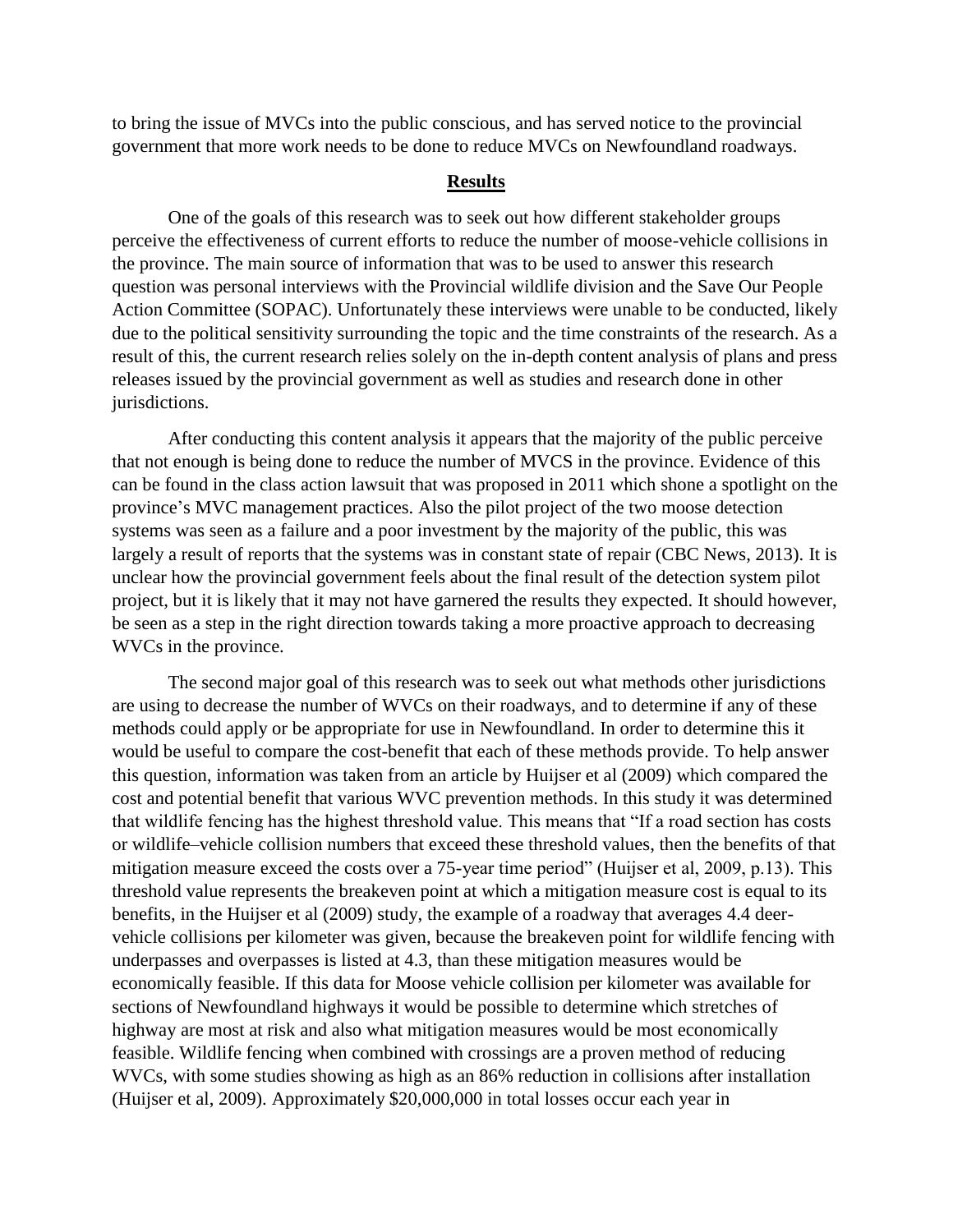Newfoundland due to MVCs, the estimated cost of installing wildlife fencing to both sides of a highway is \$96,000 per km. So by using these rough estimates as a guide it would appear that wildlife fencing would be an economically feasible option for Newfoundland to pursue, at least initially along problem stretches of highway.

A worthwhile and achievable goal for the provincial government to pursue would be to decrease "serious injury" caused by MVCs in the province by 50%. A serious injury could be defined as "someone being admitted to a hospital as an inpatient" (Clevenger, 2011, p.8). The most likely mitigation measure to ensure this reduction is wildlife fencing, "fencing alone (or in conjunction with animal-vehicle detection systems or with crossing structures) has resulted in >50% reductions (and up to 90-95% reductions for ungulate species such as moose) in WVCs in numerous locations in North America" (Clevenger, 2011, p.8). This 50% percent reduction goal would be a good step for provincial government to take it would show that they are serious about decreasing the number MVCs on the island.

As a result of this content analysis, it appears that wildlife fencing is the most feasible solution to Newfoundland's MVC problem, as it offers a high reduction rate in collisions and, when combined with wildlife crossings, does not have a highly adverse effect to the natural environment. In order to pursue this idea further and to determine exactly how feasible this method is for Newfoundland, further cost-benefit analysis would need to be done specifically for Newfoundland using data provided by the provincial government.

## **Discussion**

After examining the methods that other jurisdictions throughout North America have been experimenting with and implementing, it appears that Newfoundland is lagging behind with respect to implementing WVC reduction strategies. When compared to the advances made in New Brunswick, which has surpassed a goal set in 2006 of having more than 300km of wildlife fencing installed by 2010 (Prov of New Brunswick, 2010), there is significant ground to be made up. Considering that to date there has only been 13.5 km of wildlife fencing installed on Newfoundland island (Dept of transportation and works, 2011), for a problem that could be deemed more significant than the deer problem in New Brunswick there is still much work to be done. As has been stated earlier the average cost of a deer collision is \$6,617 compared to \$30,760 for the average moose collision (Huijser et al, 2009). When comparing these numbers it becomes clear that Newfoundland needs to become more on par with New Brunswick in terms of their wildlife management practices.

Another method that could provide Newfoundland with the opportunity to decrease the amount of MVCs in the province would be population culling. This could operate aside from the regulated provincial hunt which mainly eliminates animals which are located deeper in forests away from provincial roadways. Future research could be conducted to determine the range that the average Newfoundland moose travels, this would then show if decreasing the population by way of the annual hunt has any effect on decreasing MVCs on provincial roadways. Then a sharpshooting program as described by DeNicola and Williams (2008) could be a suitable option to pursue. This could be done by training wildlife personnel to travel along sections of highways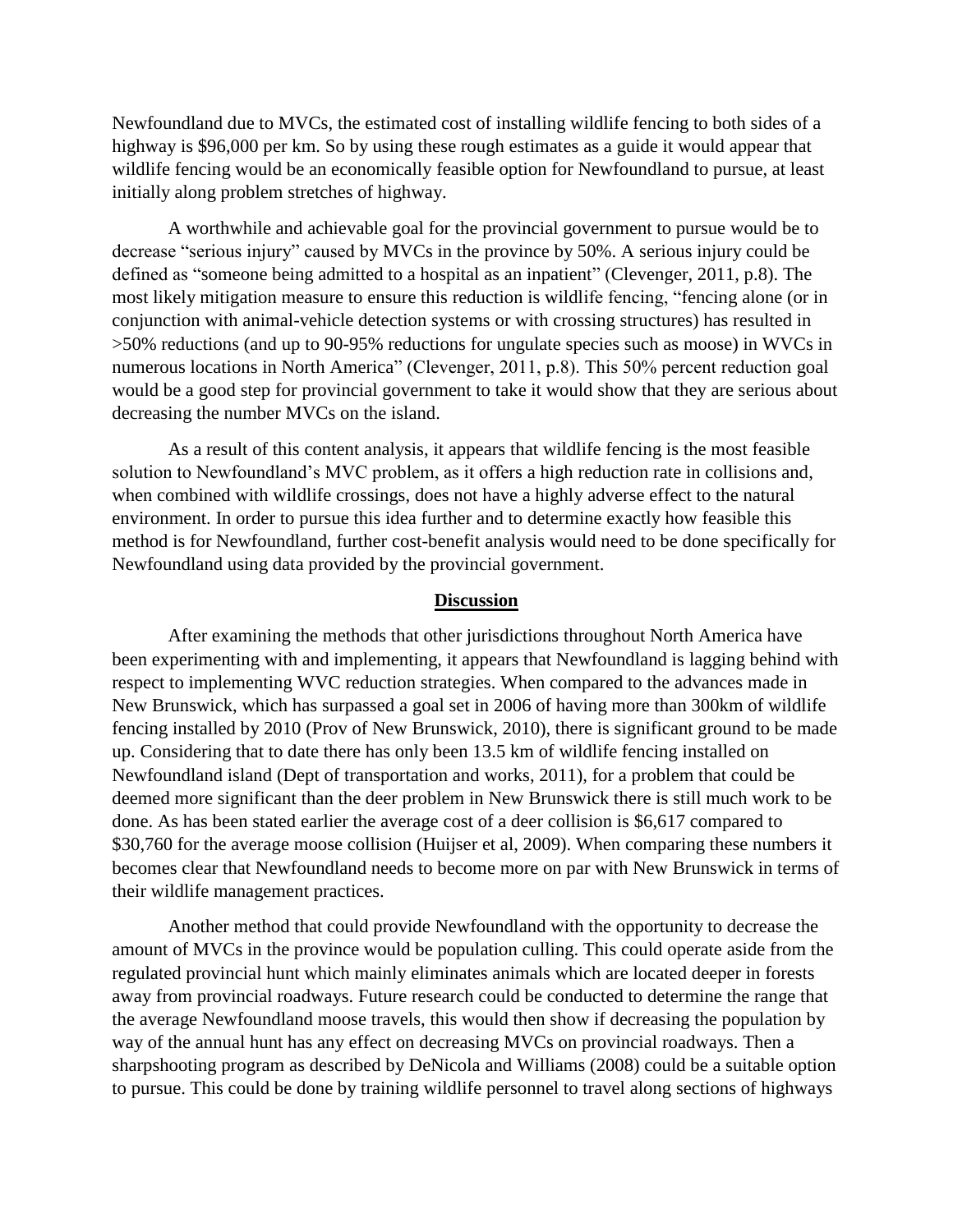and kill moose located within a designated distance of the highways. While this may be seen as a controversial method is has been used effectively in other jurisdiction to control deer populations and has significantly lowered the amount of WVCs. The problem of MVCs in Newfoundland is one of the most significant environmental topics occurring in the province today, and while the province has made significant strides in implementing new measures to reduce MVCs there is still much work to be done. This research and future research on this topic should be used as guide to help the Provincial government invest in proven and effective MVC reduction measures.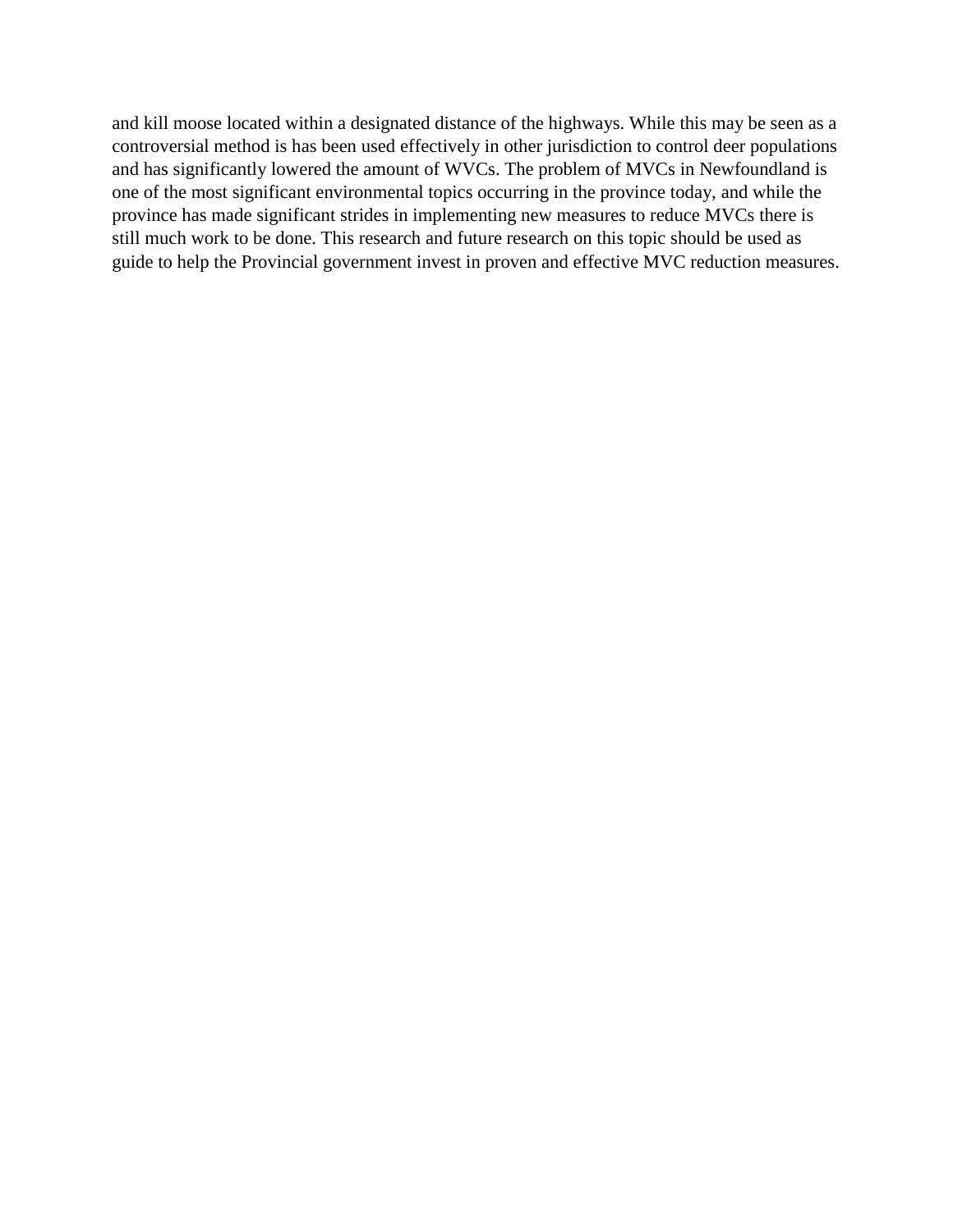#### **Literature Cited**

Brun, G.L, Vaidya, O.C., & Leger, M.G. (2004). Atmospheric deposition of polycyclic aromatic

hydrocarbons to Atlantic Canada: geographic and temporal distribution and trends 1980- 2001. *Environmental Science & Technology, 38*(7), 1941-1948.

Causes of recent declines in biodiversity. (2015). *Rainforest Conservation Fund.* Retrieved

February 27, 2015, From<http://www.rainforestconservation.org/rainforest-primer>

CBC News. (2014). Moose class-action lawsuit dismissed, province found not liable. Retrieved

from [http://www.cbc.ca/news/canada/newfoundland-labrador/moose-class-action](http://www.cbc.ca/news/canada/newfoundland-labrador/moose-class-action-lawsuit-dismissed-province-found-not-liable-1.2771971)[lawsuit-dismissed-province-found-not-liable-1.2771971](http://www.cbc.ca/news/canada/newfoundland-labrador/moose-class-action-lawsuit-dismissed-province-found-not-liable-1.2771971)

CBC News. (2013). Moose detection system out of order. Retrieved from

[http://www.cbc.ca/news/canada/newfoundland-labrador/moose-detection-system-out-of](http://www.cbc.ca/news/canada/newfoundland-labrador/moose-detection-system-out-of-order-1.1363931)[order-1.1363931](http://www.cbc.ca/news/canada/newfoundland-labrador/moose-detection-system-out-of-order-1.1363931)

Christy, A. (2014, November 22). Wildlife crossings are win: The question is when. Message

posted to [http://medium.com/@grantstories/wildlife-crossings-are-win-win-the-question](http://medium.com/@grantstories/wildlife-crossings-are-win-win-the-question-is-when-when)[is-when-when](http://medium.com/@grantstories/wildlife-crossings-are-win-win-the-question-is-when-when)

Clevenger, A.P. (2011). Moose-vehicle collisions and their mitigation in Newfoundland.

Retrieved from: [http://sopacnl.com/sopac/wp-content/uploads/2011/05/Moose-vehicle](http://sopacnl.com/sopac/wp-content/uploads/2011/05/Moose-vehicle-collisions-and-their-mitigation-in-Newfoundland.pdf)[collisions-and-their-mitigation-in-Newfoundland.pdf.](http://sopacnl.com/sopac/wp-content/uploads/2011/05/Moose-vehicle-collisions-and-their-mitigation-in-Newfoundland.pdf)

- Clevenger, A.P., Chruszcz, B., & Gunson, K.E. (2001). Highway mitigation fencing reduces wildlife-vehicle collisions. *Wildlife Society Bulletin*, 646-653.
- Clevenger, A.P., & Waltho, N. (2000). Factors influencing the effectiveness of wildlife underpasses in Banff National Park, Alberta, Canada. *Conservation Biology, 14*(1), 47-56
- Coffin, A.W. (2007). From roadkill to road ecology: A review of the ecological effects of roads. *Journal of transport geography, 15*(5), 396-406.
- Conover, M.R., Pitt. W.C., Kessler, K.K., Dubow, T.J., & Sanborn, W.A. (1995). Review of human injuries, illnesses, and economic losses caused by wildlife in the United States. *Wildlife Society Bulletin,* 407-414.
- DeNicola, A.J., & Williams, S.C. (2008). Sharpshooting suburban white-tailed deer reduces deer-vehicle collisions. *Human-Wildlife Interactions,* 69.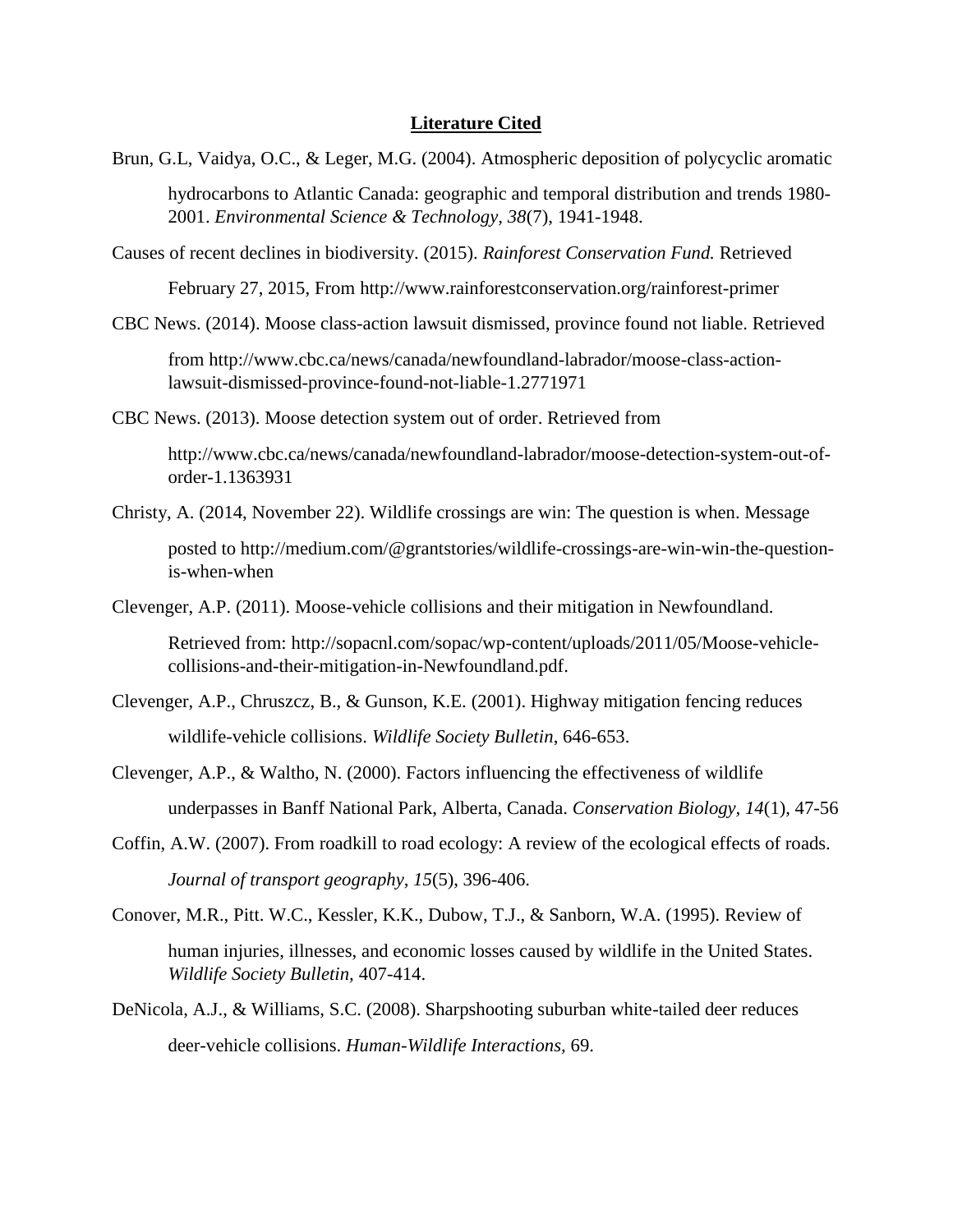- Dohey, L. (2013, April 29). Moose are not native to Newfoundland. Retrieved from <http://archivalmoments.ca/2013/04/moose-are-not-native-to-newfoundland/>
- Forman, R.T., & Alexander, L.E. (1998). Roads and their ecological effects. *Annual Review of Ecological and Systematic,* 207-232.
- Gaston, K.J., & Fuller, R.A. (2008). Commonness, population depletion and conservation biology. *Trends in Ecology & Evolution, 23*(1), 14-19.
- Gray, M. (2009). Advances in wildlife crossing technologies. *Public Roads, 73*(2), Retrieved from [http://www.fhwa.dot.gov/publications/publicroads.](http://www.fhwa.dot.gov/publications/publicroads)
- Hackett, D., Miller, G. (2011). Living in the environment, second Canadian edition. Toronto, ON: Nelson Education Ltd.
- Harris, L.D., & Scheck, J. (1991). From implications to applications: The dispersal corridor principle applied to the conservation of biological diversity. *Nature Conservation 2: The Role of Corridors*, 189-220.
- Huijser, M.P., Duffield, J.W., Clevenger, A.P., Ament, R.J., & McGowan, P.T. (2009). Costbenefit analyses of mitigation measures aimed at reducing collisions with large ungulates in the United States and Canada: a decision support tool. *Ecology and Society, 14*(2), 15.
- Kohler, N. (2011, November 3). What's being done to keep cars from crashing into moose. *Macleans.* Retrieved from http:www.macleans.ca
- Manfredo, M.J. (2008).Who cares about wildlife? : Social science concepts for exploring humanwildlife relationships and conservation issues. New York, NY: Springer
- Manfredo, M.J., Vaske, J.J., Brown, P.J., Decker, D.J., & Duke, E.A. (2009). Wildlife and society: The science of human dimensions. Washington, D.C: Island Press
- Mercer, W.E., & McLaren, B.E. (2002). Evidence of carrying capacity effects in Newfoundland moose. *Alces, 38*, 123-141.
- Messmer, T.A. (2000). The emergence of human-wildlife conflict management: Turning challenges into opportunities. *International Biodeterioration & Biodegradation, 45*(3), 97-102.
- New Brunswick. Department of Transportation. (2010). *Government surpasses wildlife fencing commitment.* Retrieved from<http://www.gnb/news/tran/2010e0638tr.html>